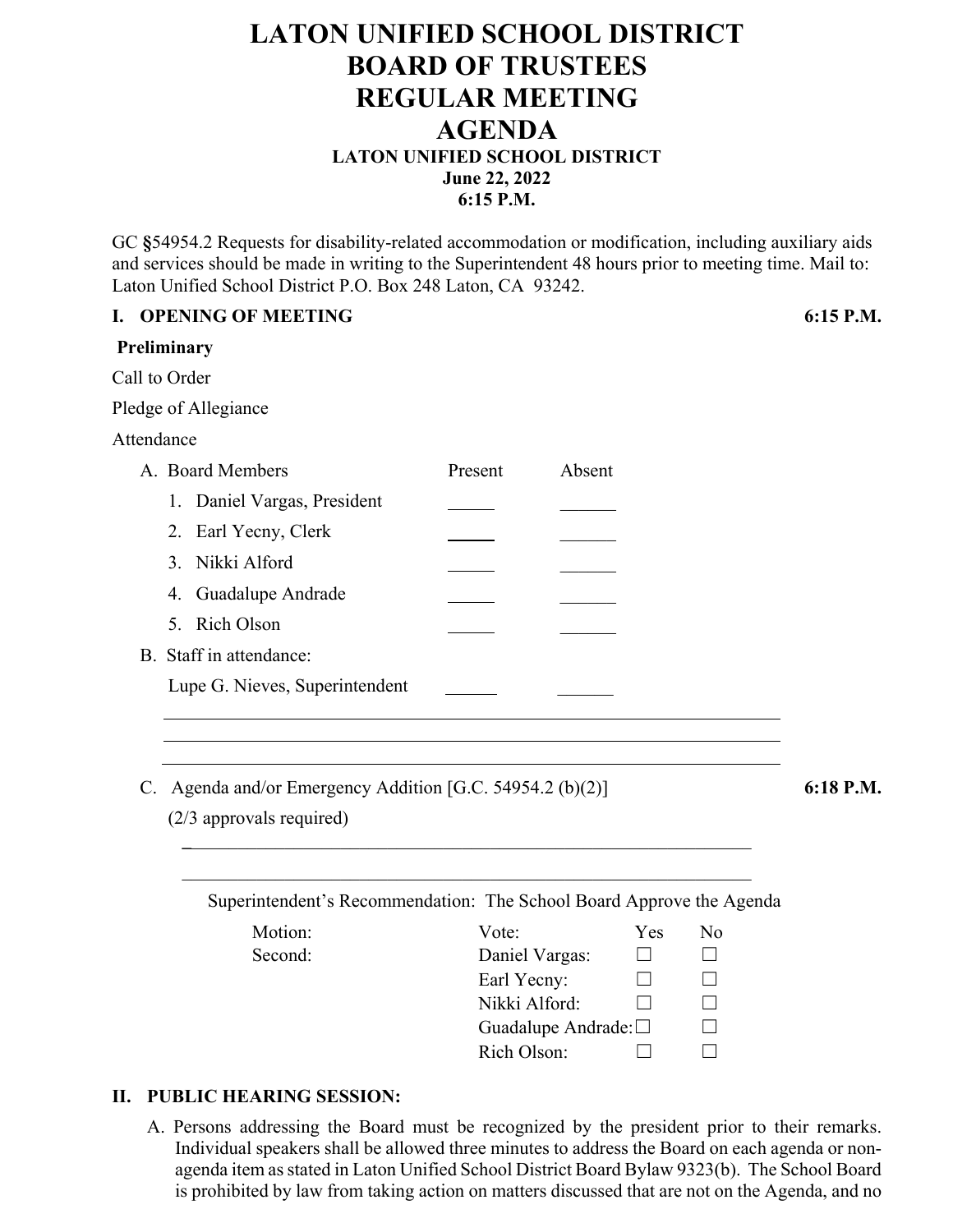adverse conclusions should be drawn if the School Board does not respond to public comment at this time.

 Testimony with regard to complaints against staff is not protected from damage claims for libel. Public charges or allegations may result in legal action being brought by those individuals.

### **III. COMMUNICATIONS AND REPORTS TO THE BOARD:**

- A. Superintendent, Directors, and Administration Reports
	- 1. Lupe G. Nieves Superintendent **6:20 P.M.**
	- 2. Reatha Martinez Chief Business Official **6:30 P.M.**

### **IV. DISCUSSION/ACTION ITEMS:**

A. Approval of Resolution 21-22 #29 Regarding the Education Protection Account **6:40 P.M.** 

 Superintendent's Recommendation: The School Board Approve the Resolution 21-22 #29 Regarding the Education Protection Account

| Motion: | Vote:                        | Yes | No |
|---------|------------------------------|-----|----|
| Second: | Daniel Vargas:               |     |    |
|         | Earl Yecny:                  |     |    |
|         | Nikki Alford:                |     |    |
|         | Guadalupe Andrade: $\square$ |     |    |
|         | Rich Olson:                  |     |    |

 B. Approval of Resolution 21-22 #30 Establishing Permanent Transfers from General Fund to Special Reserves Fund **6:43 P.M. 6:43 P.M.** 

Superintendent Recommendation: The School Board Approve the Resolution 21-22 #30 Establishing Permanent Transfers from General Fund to Special Reserves Fund

| Motion: | Vote:                        | Yes | No. |
|---------|------------------------------|-----|-----|
| Second: | Daniel Vargas:               |     |     |
|         | Earl Yecny:                  |     |     |
|         | Nikki Alford:                |     |     |
|         | Guadalupe Andrade: $\square$ |     |     |
|         | Rich Olson:                  |     |     |

C. Approval of Laton Unified School District's 2022-2023 Local Control Accountability Plan (LCAP) **6:46 P.M.** 

 Superintendent's Recommendation: The School Board Approve the Laton Unified School District's 2022-2023 Local Control Accountability Plan (LCAP)

| Motion: | Vote:                        | Yes | No |
|---------|------------------------------|-----|----|
| Second: | Daniel Vargas:               |     |    |
|         | Earl Yecny:                  |     |    |
|         | Nikki Alford:                |     |    |
|         | Guadalupe Andrade: $\square$ |     |    |
|         | Rich Olson:                  |     |    |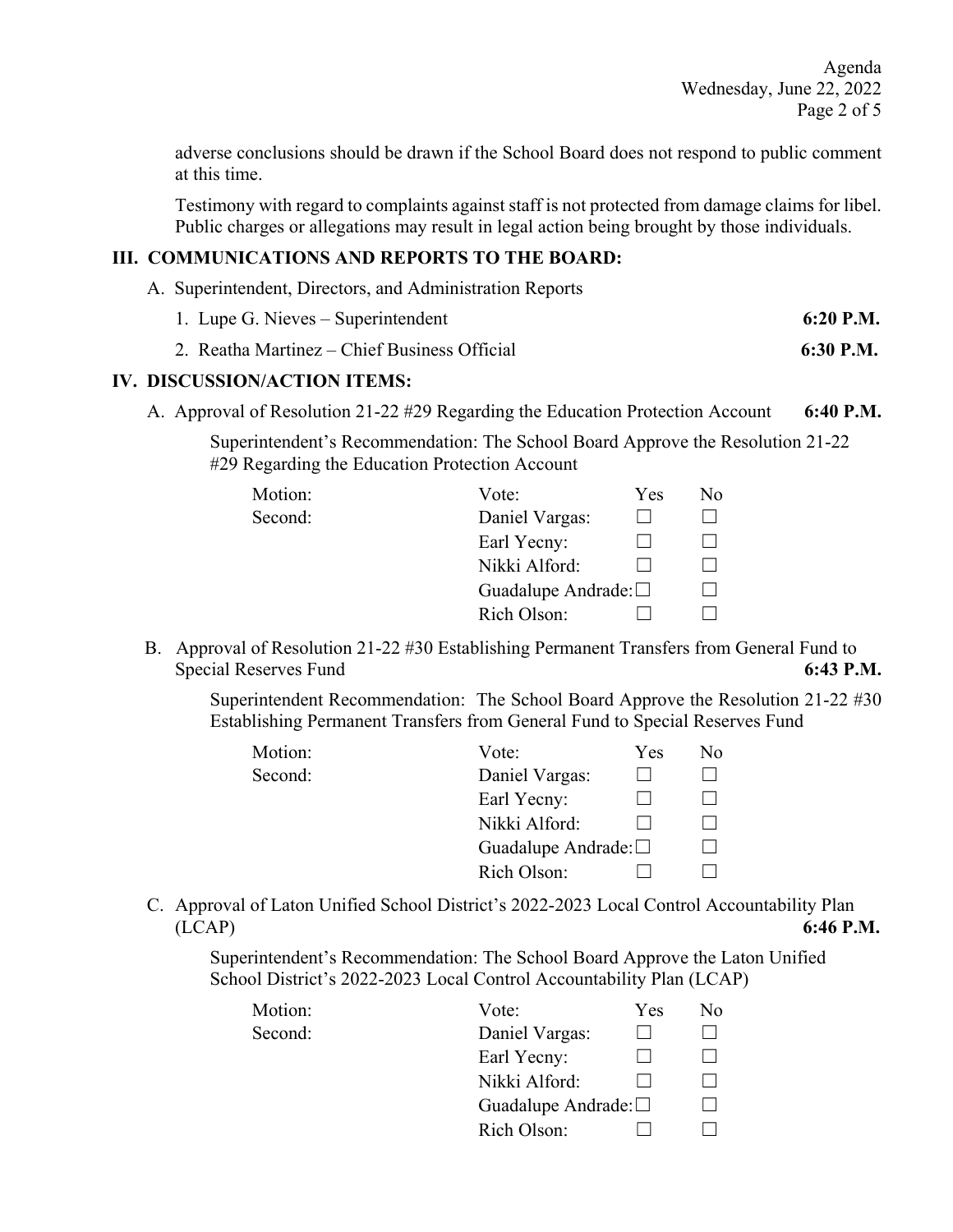Agenda Wednesday, June 22, 2022 Page 3 of 5

 Superintendent Recommendation: The School Board Approve the Laton Unified School District's 2022-2023 Proposed Budget

| Motion: | Vote:                        | Yes | No. |
|---------|------------------------------|-----|-----|
| Second: | Daniel Vargas:               |     |     |
|         | Earl Yecny:                  |     |     |
|         | Nikki Alford:                |     |     |
|         | Guadalupe Andrade: $\square$ |     |     |
|         | Rich Olson:                  |     |     |

### E. Approval of Authorized Signature Permit **6:52 P.M.**

 Superintendent's Recommendation: The School Board Approve the Authorized Signature Permit

| Motion: | Vote:                        | <b>Yes</b> | No. |
|---------|------------------------------|------------|-----|
| Second: | Daniel Vargas:               |            |     |
|         | Earl Yecny:                  |            |     |
|         | Nikki Alford:                |            |     |
|         | Guadalupe Andrade: $\square$ |            |     |
|         | Rich Olson:                  |            |     |
|         |                              |            |     |

### F. Approval of Mailing Permit 6:55 P.M.

Superintendent's Recommendation: The School Board Approve the Mailing Permit

| Motion: | Vote:                        | Yes | No. |
|---------|------------------------------|-----|-----|
| Second: | Daniel Vargas:               |     |     |
|         | Earl Yecny:                  |     |     |
|         | Nikki Alford:                |     |     |
|         | Guadalupe Andrade: $\square$ |     |     |
|         | Rich Olson:                  |     |     |

G. Approval of Local Indicators for 2022-2023 LCAP **6:58 P.M.** 

 Superintendent Recommendation: The School Board Approve the Local Indicators for 2022-2023 LCAP

| Motion: | Vote:                        | Yes | No |
|---------|------------------------------|-----|----|
| Second: | Daniel Vargas:               |     |    |
|         | Earl Yecny:                  |     |    |
|         | Nikki Alford:                |     |    |
|         | Guadalupe Andrade: $\square$ |     |    |
|         | Rich Olson:                  |     |    |

 H. Consideration and Action to Approve AB 1200 Public Disclosure Regarding Proposed Collective Bargaining Agreement with the Laton Federation of Teachers for 2022-2023

 Superintendent Recommendation: The School Board Approve the AB 1200 Public Disclosure Regarding Proposed Collective Bargaining Agreement with the Laton Federation of Teachers for 2022-2023 **7:01 P.M.**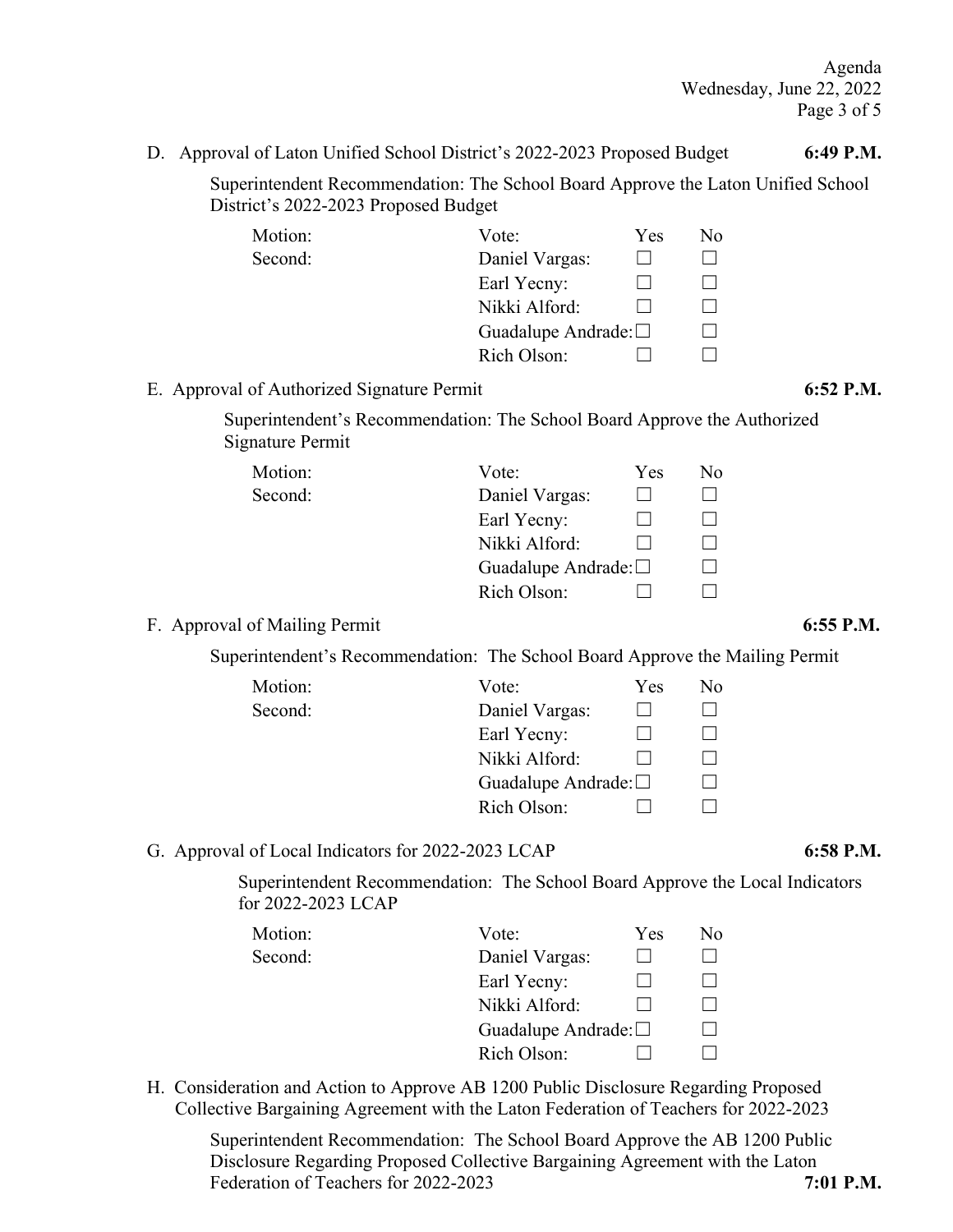Agenda Wednesday, June 22, 2022 Page 4 of 5

| Motion: | Vote:                        | <b>Yes</b> | No. |
|---------|------------------------------|------------|-----|
| Second: | Daniel Vargas:               |            |     |
|         | Earl Yecny:                  |            |     |
|         | Nikki Alford:                |            |     |
|         | Guadalupe Andrade: $\square$ |            |     |
|         | Rich Olson:                  |            |     |
|         |                              |            |     |

I. Rescind Approval from November 10, 2021 Minutes for the Approval of the Educator Effectiveness Block Grant **7:04 P.M. 7:04 P.M.** 

 Superintendent's Recommendation: The School Board Approve to Rescind Approval from November 10, 2021 Minutes for the Approval of the Educator Effectiveness Block Grant

| Motion: | Vote:                        | Yes | No. |
|---------|------------------------------|-----|-----|
| Second: | Daniel Vargas:               |     |     |
|         | Earl Yecny:                  |     |     |
|         | Nikki Alford:                |     |     |
|         | Guadalupe Andrade: $\square$ |     |     |
|         | Rich Olson:                  |     |     |

### J**.** Approval of Educator Effectiveness Block Grant **7:07 P.M.**

 Superintendent's Recommendation: The School Board Approve the Educator Effectiveness Block Grant

| Vote:          | <b>Yes</b> | No                           |
|----------------|------------|------------------------------|
| Daniel Vargas: |            |                              |
| Earl Yecny:    |            |                              |
| Nikki Alford:  |            |                              |
|                |            |                              |
| Rich Olson:    |            |                              |
|                |            | Guadalupe Andrade: $\square$ |

### K.Approval of Revised Contract with K-12 Energy for Solar Project **7:10 P.M.**

 Superintendent Recommendation: The School Board Approve the Revised Contract with K-12 Energy for Solar Project

| Motion: | Vote:                        | <b>Yes</b> | No. |
|---------|------------------------------|------------|-----|
| Second: | Daniel Vargas:               |            |     |
|         | Earl Yecny:                  |            |     |
|         | Nikki Alford:                |            |     |
|         | Guadalupe Andrade: $\square$ |            |     |
|         | Rich Olson:                  |            |     |

### **V. CLOSED SESSION ITEMS:**

A. Conference with Labor Negotiations – Government Code 54957.6 **7:13 P.M.** 

Agency Representative: Tammy Alves, Lupe G. Nieves and Reatha Martinez

California School Employees Association Chapter #513